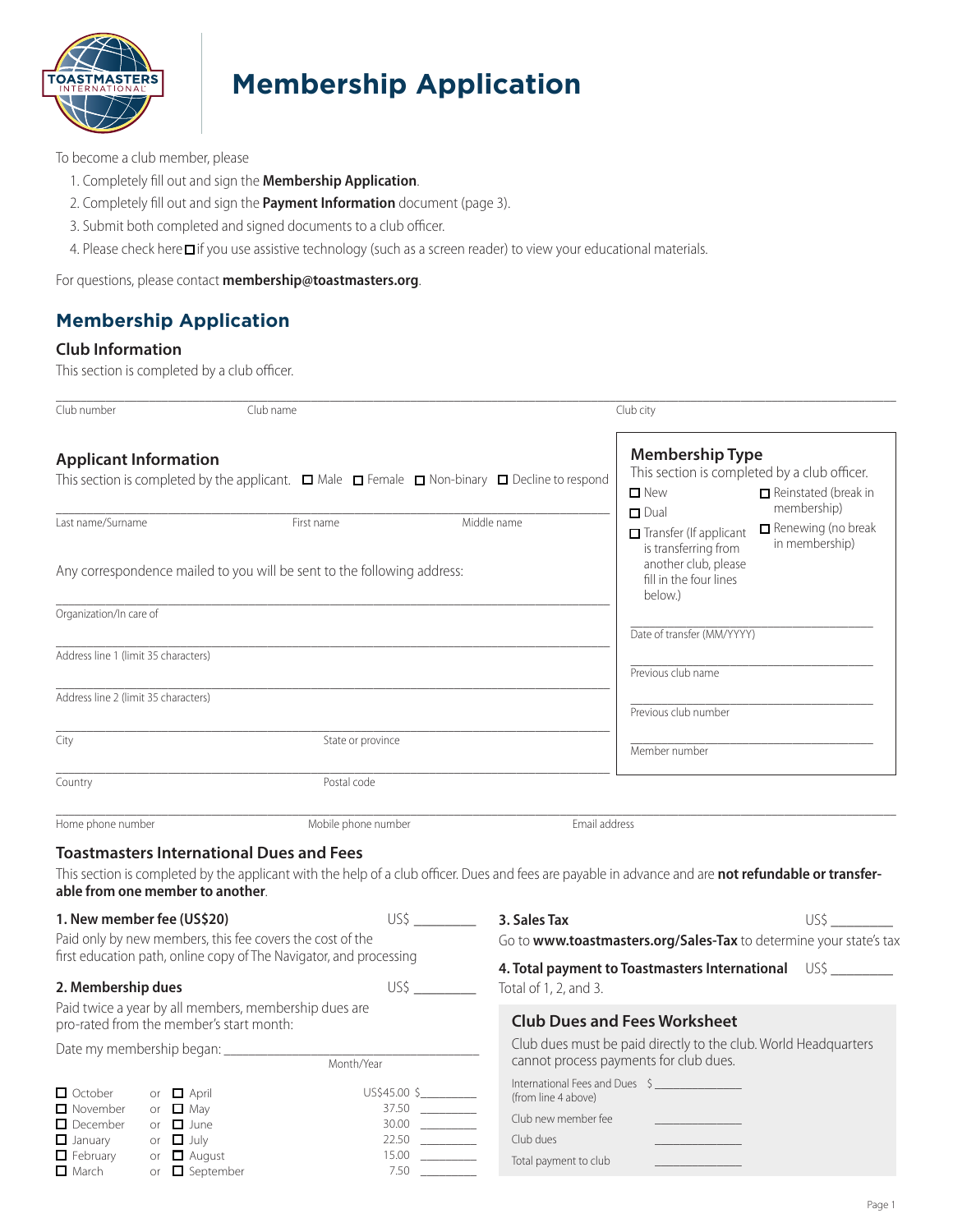#### **Sponsor of New, Reinstated, or Dual Member**

Transfer and renewing members are not eligible to be sponsored. This section is completed by a club officer. **Sponsor's last name/surname and member number are required fields.**

Sponsor's last name/surname Sponsor's first name Sponsor's first name Sponsor's member number number number number

 $\Box$ 

#### **Member's Agreement and Release**

Consistent with my desire to take personal responsibility for my conduct, individually and as a member of a Toastmasters club, I agree to abide by the principles contained in A Toastmaster's Promise, the Toastmasters International Governing Documents, and my club. I will refrain from any form of discrimination, harassment, bullying, derogatory, illegal, or unethical conduct, and I understand that if I engage in such conduct, I may be responsible to reimburse Toastmasters International, my club or other clubs, or other individuals involved with Toastmasters, for any damages, losses, or costs resulting from my conduct. Understanding that Toastmasters programs are conducted by volunteers who cannot be effectively screened or supervised by Toastmasters International or its clubs, I release and discharge Toastmasters International, its clubs, governing bodies, officers, employees, agents, and representatives from any liability for the intentional or negligent acts or omissions of any member or officer of my club or other clubs, or any officer of Toastmasters International. Should a dispute of some nature arise, I expressly agree to resolve all disputes, claims, and charges relating to Toastmasters, Districts, clubs, and Toastmasters members in accordance with Protocol 3.0: Ethics and Conduct.

By submitting this application, I expressly agree to the following:

- **■** The collection, use, and processing of the personal information I provide to Toastmasters in this Membership Application for the purposes of organization administration, payment of my dues, and inclusion of my contact information in a members' directory that will be distributed to members and employees of Toastmasters. In addition, the collection, use, and processing of my personal information collected by Toastmasters International through Toastmasters' website and by electronic communications.
- **■** That my information may be accessed and used by Toastmasters, its employees and agents, District leaders, and club officers.
- **■** Maintain changes to my personal contact information to ensure it is accurate and current by updating my personal profile page located on the Toastmasters International website: **[www.toastmasters.org/Login](https://www.toastmasters.org/login)**. I understand that the majority of the data requested in this application is necessary for administrative and planning purposes.

Occasionally we would like to contact you with details of services, educational updates, and organizational updates. If you consent to us contacting you for this purpose, please check the box below corresponding to acceptable contact methods: Mail  $\Box$  Email  $\Box$  Phone  $\Box$ 

If you would rather not receive non-essential communications from us, please check here  $\Box$ 

For our full privacy policy, you may visit **[www.toastmasters.org/Footer/Privacy-Policy](http://www.toastmasters.org/footer/privacy-policy)**.

#### **A Toastmaster's Promise**

As a member of Toastmasters International and my club, I promise

- $\triangleright$  To attend club meetings regularly
- $\triangleright$  To prepare all of my projects to the best of my ability, basing them on the Toastmasters education program
- $\triangleright$  To prepare for and fulfill meeting assignments
- To provide fellow members with helpful, constructive evaluations
- To help the club maintain the positive, friendly environment necessary for all members to learn and grow
- $\triangleright$  To serve my club as an officer when called upon to do so
- $\triangleright$  To treat my fellow club members and our guests with respect and courtesy
- $\triangleright$  To bring guests to club meetings so they can see the benefits Toastmasters membership offers
- To adhere to the guidelines and rules for all Toastmasters education and recognition programs
- To act within Toastmasters' core values of integrity, respect, service, and excellence during the conduct of all Toastmasters activities

#### **Verification of Applicant**

By my signature below, I agree to the terms of A Toastmaster's Promise and the Member's Agreement and Release stated above, and certify that I am 18 years of age or older (in compliance with the Toastmasters Club Constitution for Clubs of Toastmasters International).

I acknowledge that my electronic signature on this document is legally equivalent to my handwritten signature.

\_\_\_\_\_\_\_\_\_\_\_\_\_\_\_\_\_\_\_\_\_\_\_\_\_\_\_\_\_\_\_\_\_\_\_\_\_\_\_\_\_\_\_\_\_\_\_\_\_\_\_\_\_\_\_\_\_\_\_\_\_\_\_\_\_ Applicant's signature Date (MM/DD/YYYY)

#### **Verification of Club Officer**

I confirm that a complete Membership Application, including the signatures of the new member and a club officer, is on file with the club and will be retained by the club.

By my signature below, I certify that this individual has joined the Toastmasters club identified. As a club, we will ensure that this member receives proper orientation and mentoring.

I acknowledge that my electronic signature on this document is legally equivalent to my handwritten signature.

\_\_\_\_\_\_\_\_\_\_\_\_\_\_\_\_\_\_\_\_\_\_\_\_\_\_\_\_\_\_\_\_\_\_\_\_\_\_\_\_\_\_\_\_\_\_\_\_\_\_\_\_\_\_\_\_\_\_\_\_\_\_\_\_\_ Club officer's signature Date (MM/DD/YYYY)

In order for this application to be valid, both signatures are required.